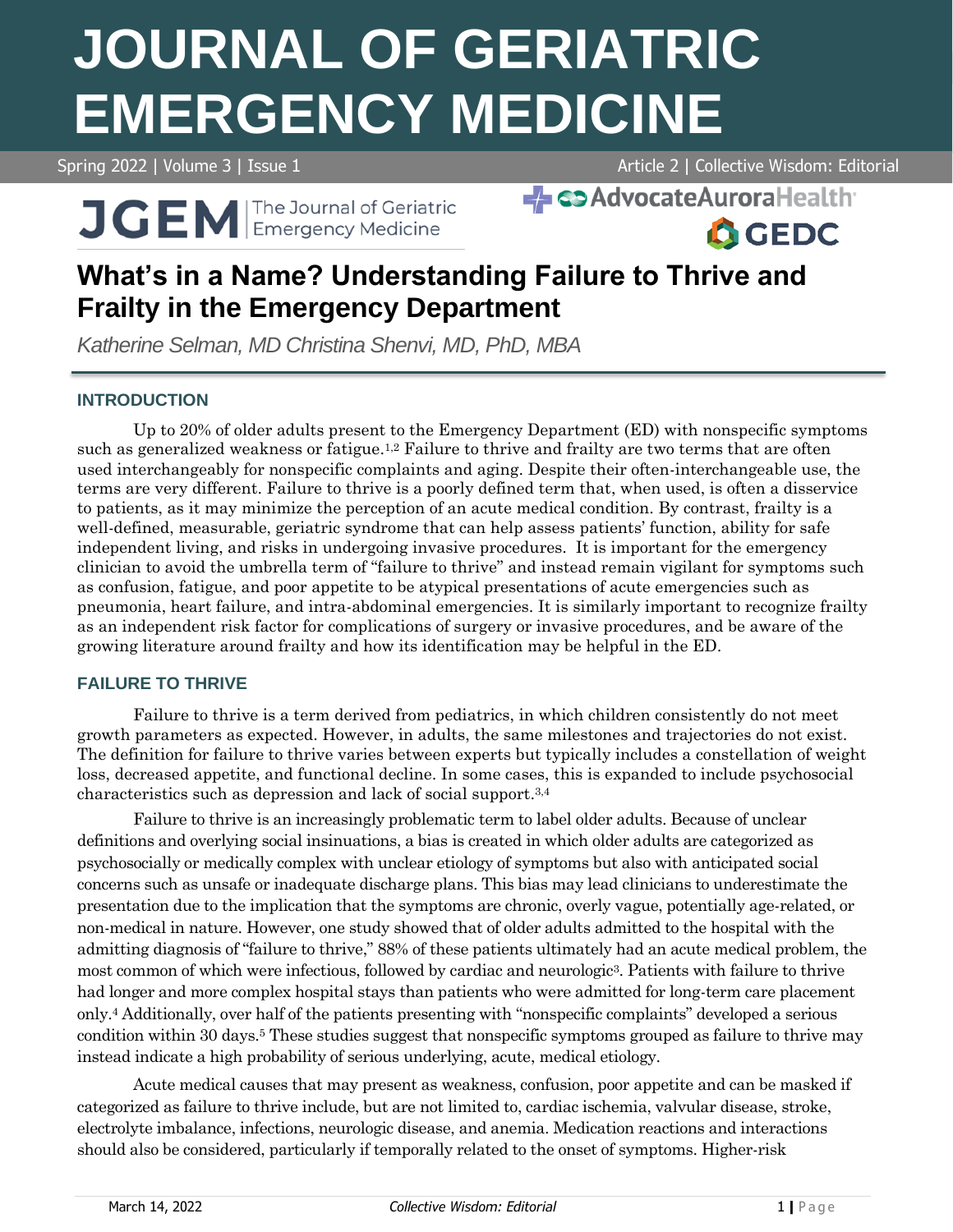medications include steroids, statins, antihypertensives, and any centrally-acting medications. Furthermore, clinicians should determine if the clinical presentation generalized as failure to thrive more accurately represents hypoactive delirium when assessing a patient. Hypoactive delirium is the most common form of delirium and is characterized by increased somnolence, decreased activity, inattention, with a waxing and waning course, the symptoms of which may be imprecisely summarized as failure to thrive. Given the high morbidity and mortality associated with delirium, all patients experiencing delirium should be investigated further for the underlying cause. <sup>1</sup> Thus, the differential is extensive and necessitates a comprehensive diagnostic evaluation.

Older adults frequently present with atypical symptoms that are different from the "classic" presentations of disease, often because of physiologic reasons but also because the "classic" symptoms were frequently defined in a younger adult population.<sup>6</sup> For example, older adults with COVID-19 infection may not report cough or fever; instead, they may present with weakness, delirium, and fatigue. <sup>7</sup> Older adults are also more susceptible to the effects of polypharmacy and co-morbidities and may have barriers in communication due to hearing or cognitive impairment. 3,4 While these factors may cloud the clinical picture, it is important not to dismiss nonspecific presentations in older adults. Instead of using the term failure to thrive to encompass the diagnostic uncertainty, clinicians should strive to be more precise. For example, describing a patient as having generalized weakness and anorexia is more specific, communicates more clearly with other healthcare professionals, and recognizes that there still may be an acute medical process yet to be diagnosed. <sup>3</sup> If an etiology for symptoms is not uncovered in the ED, these patients should be considered carefully for admission or discharge with close follow-up care. 2

#### **FRAILTY**

Unlike failure to thrive, frailty is a well-defined geriatric syndrome that can be assessed with several available screening tools. Frailty is a clinical condition characterized by decreased physiologic reserve and increased vulnerability to stressors, such that individuals can experience disproportionate changes in their health after even minor stressful events. Frailty is not a normal result of aging, but rather a distinct entity, and is present in up to one-third of older adults. The significance is that frail adults have higher mortality, worse outcomes after surgery and cardiovascular procedures, and increased complications after trauma compared to non-frail older adults. <sup>8</sup> Frailty is an independent risk factor for adverse events and mortality after even low-stress ambulatory surgical procedures.<sup>9</sup>

Multiple models for frailty exist and there is not a gold standard for assessment.<sup>10</sup> Universal components of frailty include fatigue and decreased physical activity. 8,10,11 Involuntary weight loss is generally included in frailty assessments as well, although this may not account for individuals who lose muscle mass despite an elevated body mass index, a phenomenon known as sarcopenic obesity. <sup>8</sup> Given the time constraints experienced in the ED, the Clinical Frailty Scale is one quick, straightforward tool that has been validated for the prediction of 30-day mortality in the ED independent of age, sex, and condition. It is also an independent predictor for in-patient mortality and length-of-stay for hospitalized patients. The Clinical Frailty Scale is scored based on how the patient was two weeks prior to presentation to assess their baseline and focuses on function. There are nine categories, ranging from 1 (very fit) to 8 (very severely frail) with the ninth category as terminally ill but not otherwise evidently frail.<sup>12</sup> Increasing severity of frailty is likewise associated with increased risk of adverse outcomes.<sup>9,12</sup>

Frailty is a multifactorial process that is not easily treatable or reversible, especially in the ED. However, assessing or diagnosing frailty helps frame a fuller understanding of older, frail patients, their needs, the effects of an acute medical condition, as well as the potential risks and benefits of invasive procedures. 13,14 Frailty more accurately predicts outcomes compared with age alone or single organ compromise. 12,15 Therefore, recognition of frailty can assist in decision-making, prognostication, and coordination of resources and specialty care. Frail patients who receive specialized care as inpatients are likely to have better outcomes including returning home, less functional or cognitive decline, and lower mortality.<sup>8,16</sup> At a minimum, frail patients should be referred for a comprehensive geriatric assessment.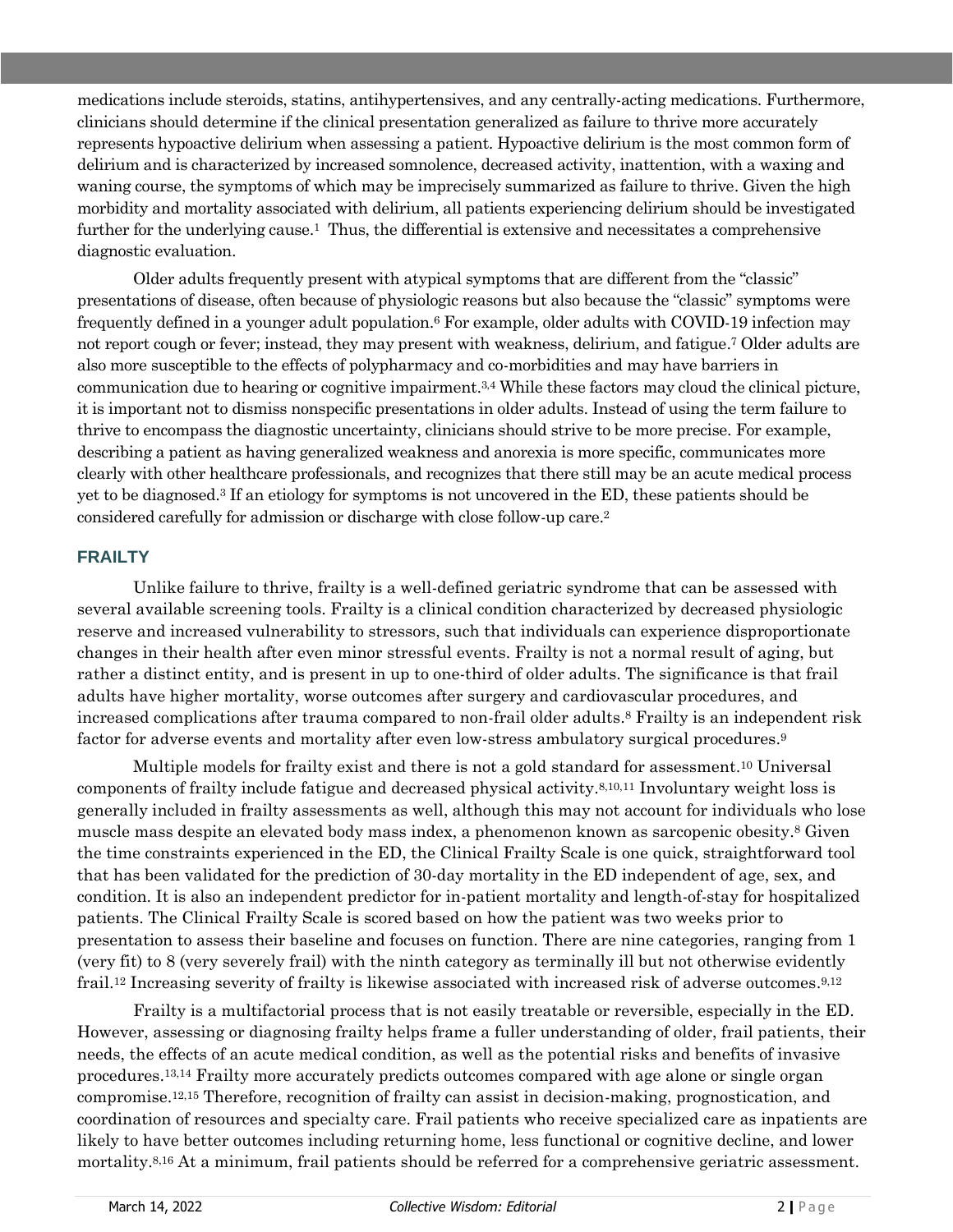Frailty care in the ED is still developing. The next steps for research will include whether frailty screening in the ED is associated with improved outcomes. Another option would be using frailty screening as a method to identify patients who would benefit most from in-home services and resourcelimited geriatric ED interventions such as fall prevention measures.

#### **CONCLUSION**

Failure to thrive is a progressively outdated way to describe older adults with vague symptoms without an immediately apparent etiology. The associated bias that there is no acute medical condition or that it is a surrogate for inability to cope at home may result in missing a serious underlying condition and further highlights the need to move away from this phrase and instead to depict patients more precisely in terms of their symptoms. Conversely, frailty is a geriatric syndrome that the ED should strive to recognize more frequently in order to accurately risk-stratify older adults, assist in medical decision-making, and pro-actively connect patients and families to the most appropriate resources.

#### **KEYWORDS**

failure to thrive, frailty, geriatric

#### **AFFILIATIONS**

| Katherine Selman, MD | Cooper University Hospital                                               |
|----------------------|--------------------------------------------------------------------------|
|                      | Christina Shenvi, MD, PhD, MBA University of North Carolina, Chapel Hill |

#### **AUTHOR CONTRIBUTIONS**

*Corresponding Author:* Katherine Selman, [selman-katherine@cooperhealth.edu](mailto:selman-katherine@cooperhealth.edu)

*Sponsor Role:* There were no sponsors of this work.

*Funding:* There was no funding for this work.

# **CONFLICTS OF INTEREST**

Authors have no conflicts to report.

#### **REFERENCES**

- 1. Anderson RS Jr, Hallen SA. Generalized weakness in the geriatric emergency department patient: an approach to initial management. *Clin Geriatr Med*. 2013;29(1):91-100. doi:10.1016/j.cger.2012.10.002
- 2. Jackman C, Laging R, Laging B, Honan B, Arendts G, Walker K. Older person with vague symptoms in the emergency department: Where should I begin?. *Emerg Med Australas*. 2020;32(1):141-147. doi:10.1111/1742-6723.13433
- 3. Tsui C, Kim K, Spencer M. The diagnosis "failure to thrive" and its impact on the care of hospitalized older adults: a matched case-control study. *BMC Geriatr*. 2020;20(1):62. Published 2020 Feb 14. doi:10.1186/s12877-020-1462-y
- 4. Kumeliauskas L, Fruetel K, Holroyd-Leduc JM. Evaluation of older adults hospitalized with a diagnosis of failure to thrive. *Can Geriatr J*. 2013;16(2):49-53. Published 2013 Jun 3. doi:10.5770/cgj.16.64
- 5. Nemec M, Koller MT, Nickel CH, et al. Patients presenting to the emergency department with non-specific complaints: the Basel Non-specific Complaints (BANC) study. *Acad Emerg Med*. 2010;17(3):284-292. doi:10.1111/j.1553-2712.2009.00658.x
- 6. McGarry M, Shenvi CL. Identification of Acute Coronary Syndrome in the Elderly. *Emerg Med Clin North Am*. 2021;39(2):339-346. doi:10.1016/j.emc.2020.12.003